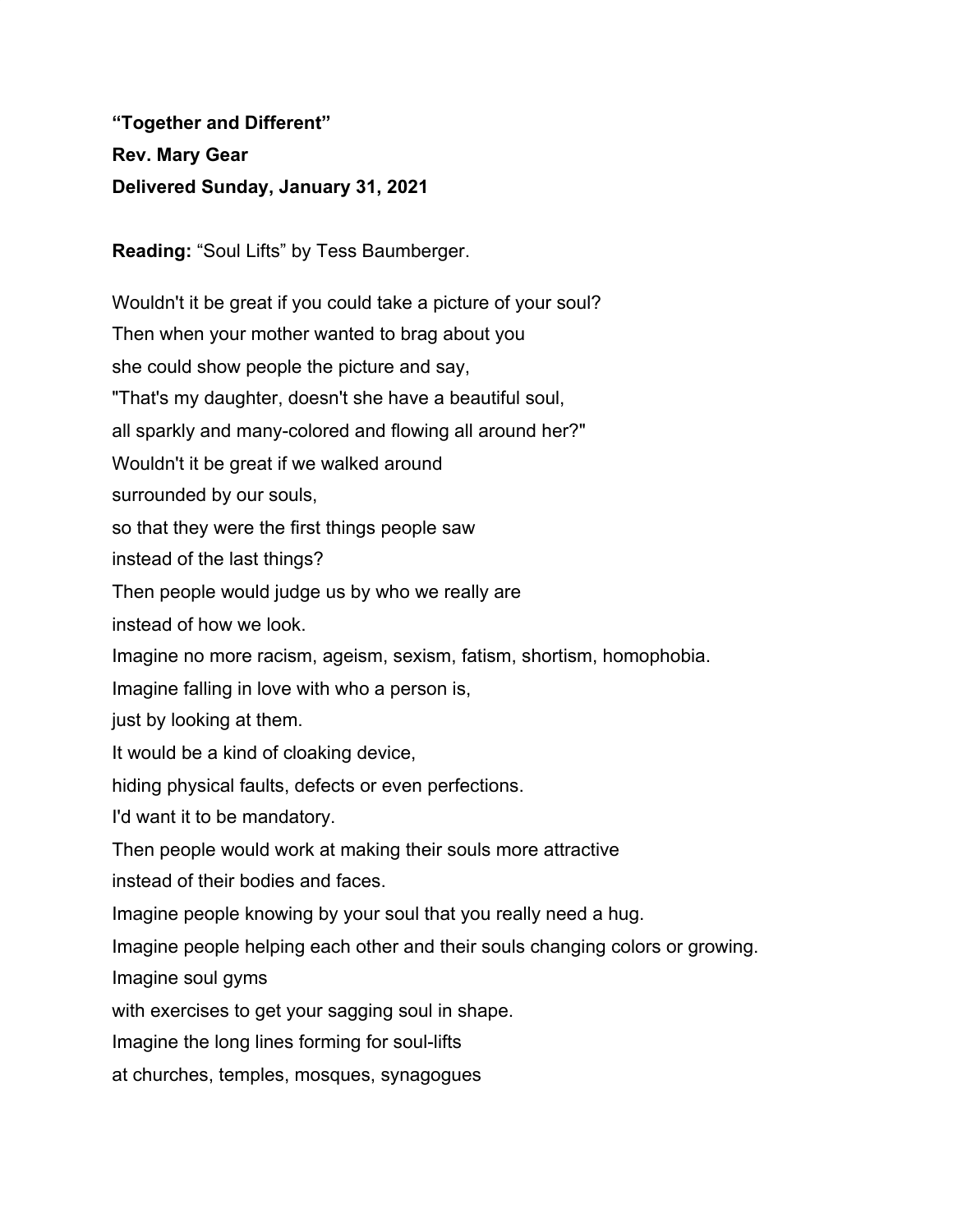or nature's grand cathedrals. Imagine.

## **Sermon/Homily: "Together and Different"**

On Sunday mornings the worship leaders for the day gather at about 9:30 on Zoom and we go through what I call the "pre-flight" check-list. We decide who is doing what for tech support, things like who is posting in the chat, recording, and streaming to YouTube. We each do a sound and visual check; we ask, "How is my lighting? Can you hear me OK? Any concerns?" Troy sound checks his mic and the piano. Sara checks her sound and the visuals she'll use for the day--puppets or props or slides. (And we all check out which pair of glasses Sara has on that day!)

Over these months of online services, as we prepare for worship, I've noticed that I and others sometimes say things like, "I'm having a hard time hearing Curtis today. Is that just me?" or "I'm hearing a buzz in the background. Is that on my end?" Or "Sharon's screen looks frozen to me. Anyone else see that?" We check to see if our experience of the world is the same as others. We're asking: do we share the same reality?

In this virtual world, we've learned that our experience is shaped by the devices we use, the many kinds of screens that we have in our lives right now. I notice that, consciously or not, we've come to understand that what we see and hear and experience through our screens may be different from what others are seeing and hearing and experiencing through their screens.

Today's topic of how to be together and different is in response to a question that Karen Jackson asked me. Karen was the winning bidder in last Summer's auction for a sermon on a topic of our mutual interest. When Karen and I spoke last month to explore what was on her mind and in her heart, she mentioned how she had come to understand that there is a large number of people in this country who see things so differently from her. Little did we know at the time how much that difference would become even more apparent in the first week of this new year.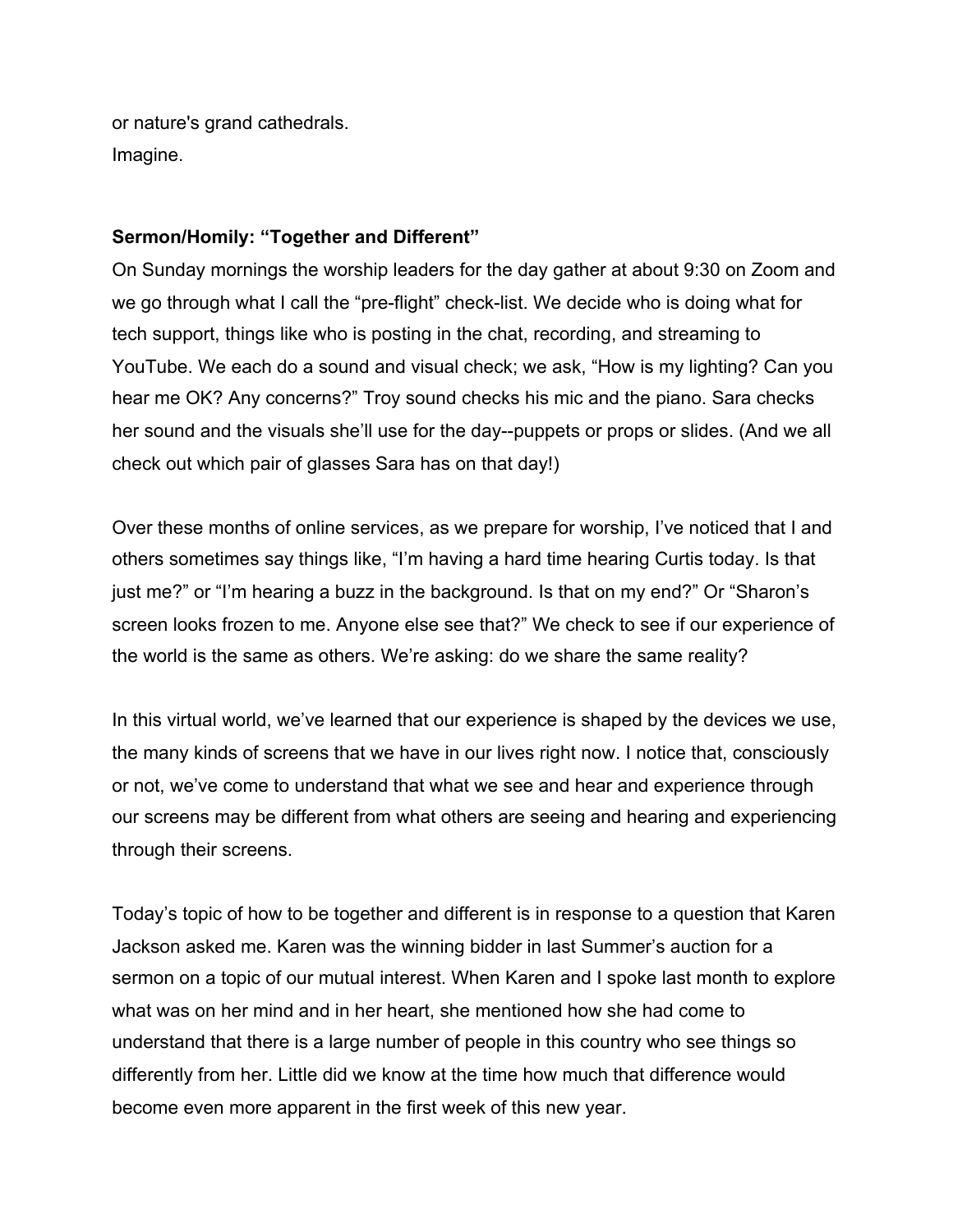Karen's request was to explore how we can learn to live together on this shared planet when we are not the same and never will be. Her study of Native teaching tells her that we are not all wired the same and that we can't easily change how we are wired, if at all. Not only are people different, but what about all the plants and animals and other species that we share this planet with? She asked this big question: "How are we to be together when we are so different?"

Thank you, Karen, for asking this question. It has become even more pertinent and important in recent days and weeks. It is an important question for us as a faith community and for us as a nation. Whether and how we answer that question will determine our future. Will our answer be inclusive and just, or not? If we want to be together and different in ways that are inclusive and just, what will help us get there?

It won't surprise you to hear that as a spiritual leader that I'd suggest spiritual practices and I have three practices to offer today.

The first is the practice of awareness, not general awareness but the awareness of differences. Karen's awareness that there were some people whose reality was so different from hers caused her to ask this big, important question.

For those of us who are bridge builders and peacemakers, we may try to deny or minimize differences. Yes, we try to find common ground, and having common ground doesn't mean that we are the same. Yes, we are one—we each have the spark of divinity in us and we are connected in the infinite web—and being one does mean that we are the same.

Denying that we are different can even be harmful. It can sound like this: "I don't see color" or "Race doesn't matter" or "I don't think I have to pay attention to pronouns, it's not relevant to me." In order to bridge differences, we have to acknowledge that they even exist in the first place and name what they are.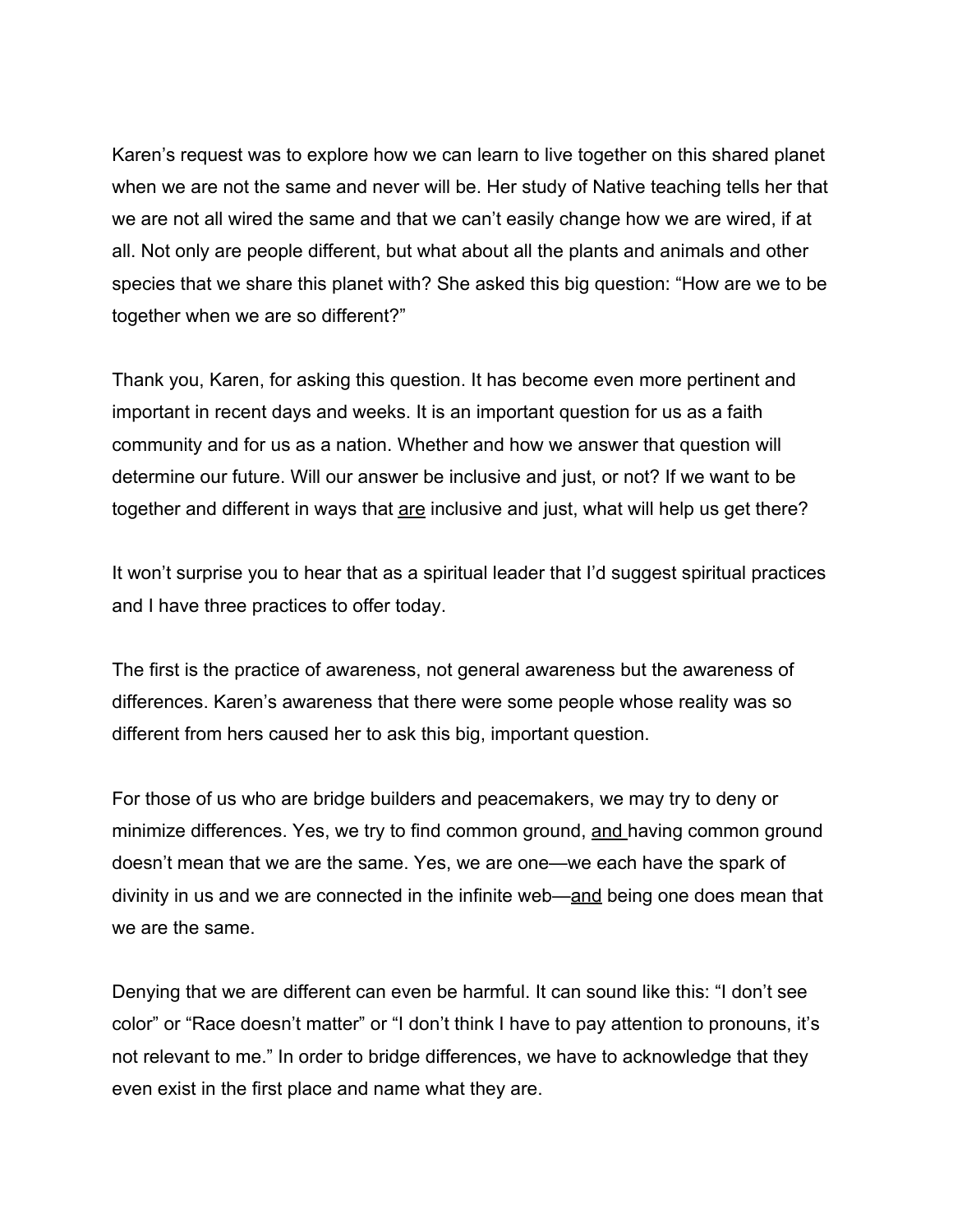This pandemic has offered us a window into significant differences between us. Many of us have heard this metaphor in the past year: we are in the same storm but we are not in the same boat. There are vast differences, and so many inequities, laid bare by this virus--who gets it, who gets medical care, what kind of care they get, and if they even survive. Black, Indigenous, and people of color (BIPOC) communities and many small businesses have been decimated by this virus. The rich have gotten much richer and big business has gotten much bigger.

I experience these vast differences within our faith community, large differences between generations, differences in economic means and security, differences in life experience. Some of us are retired with guaranteed income, perhaps enough, or more than enough, or not quite enough. Some of us are front line workers, donning masks and other PPE to be safe in our work. Some of us work remotely at home or elsewhere. Some of us lost our jobs and have been without work for months. Some of us changed jobs. Some of us are working and parenting children who are in school from home. Based on our health status and risk tolerance and a host of other factors, some of us have continued our activities with masks, while others of us haven't left our homes in months. We don't have a shared reality regarding the current state of things. And this will continue as some of us get vaccinated and some of us wait for vaccines for weeks and months.

Acknowledging differences means that we have to know who we are as individuals, we have to understand our identities and beliefs, values and circumstances so we can notice and identify who or what is different, not with judgement, just different. It sounds simple to say this out loud and yet it isn't easy in practice. At its worst, prematurely bridging differences can suggest that either you have to be like me or I have to be like you in order for us to be in relationship; that one of us has to give up who we are in order to be connected. Being who we truly are in the face of difference takes knowing who we are, then noticing and naming differences.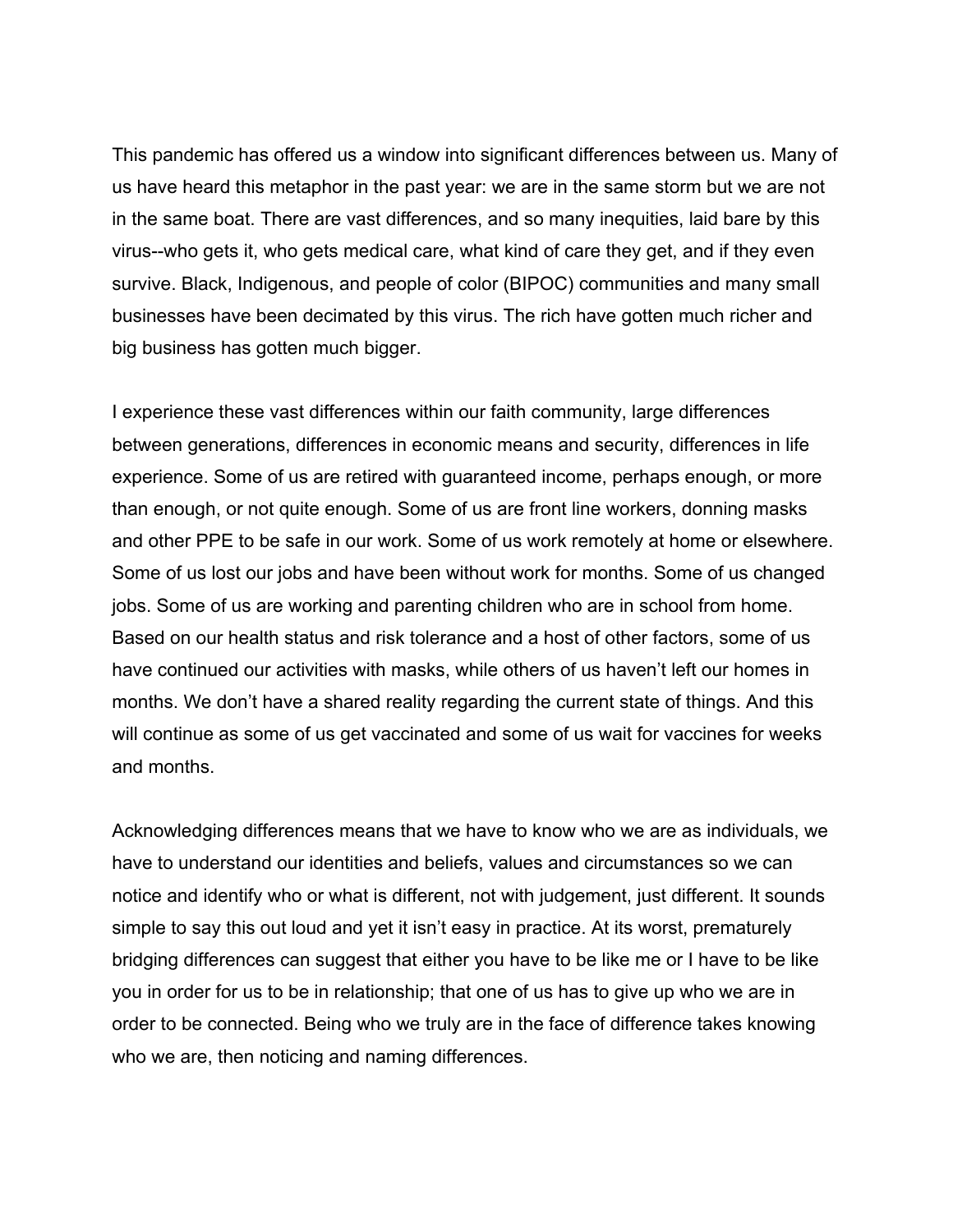I can hear this noticing and naming as we prepare on Sunday morning: This is my reality, what I see and hear. What do you see and hear? Do we have a shared reality?

And, that leads to the second spiritual practice: be curious. Be curious about ourselves and about others. That's more big questions: Who am I? What do I believe? What are my core values? How did I come to those beliefs and values?

Who are you? What do you believe? What are your core values? How did you come to those beliefs and values? Once we realize that others may live in a reality different from ours, be curious about their reality. Be curious without judgement.

Curiosity doesn't always mean asking questions directly. It might include listening to stories, podcasts, poetry, history, autobiographies. It might mean checking out new information sources and media. It might mean getting proximate, as Bryan Stevenson says. For example, those of us who are white can learn about the experiences of BIPOC communities by showing up in multicultural spaces, places where people of color and white people gather. In those spaces those of us who are white can listen and observe: Who is welcomed and who is not? Who is talking and who is not? Who is comfortable and who is not? How am I in that space?

I believe these are some of the gifts and purposes of a faith community: to provide a place that supports us and holds us as we learn about ourselves-our beliefs and values, and a community that allows us to practice learning to be with others who are different.

I've seen this happen at OUUC. For example, I've had a couple of experiences hosting a breakout room where someone introduced themselves with their pronouns, and then shared that it was the first time they'd ever done so. They were brave enough to hear their call to be different and to give it a try. They survived the experience and maybe even learned something! I hope they were encouraged and tried it again and again.

Sikh activist and civil rights attorney Valerie Kaur calls this practice "See No Stranger."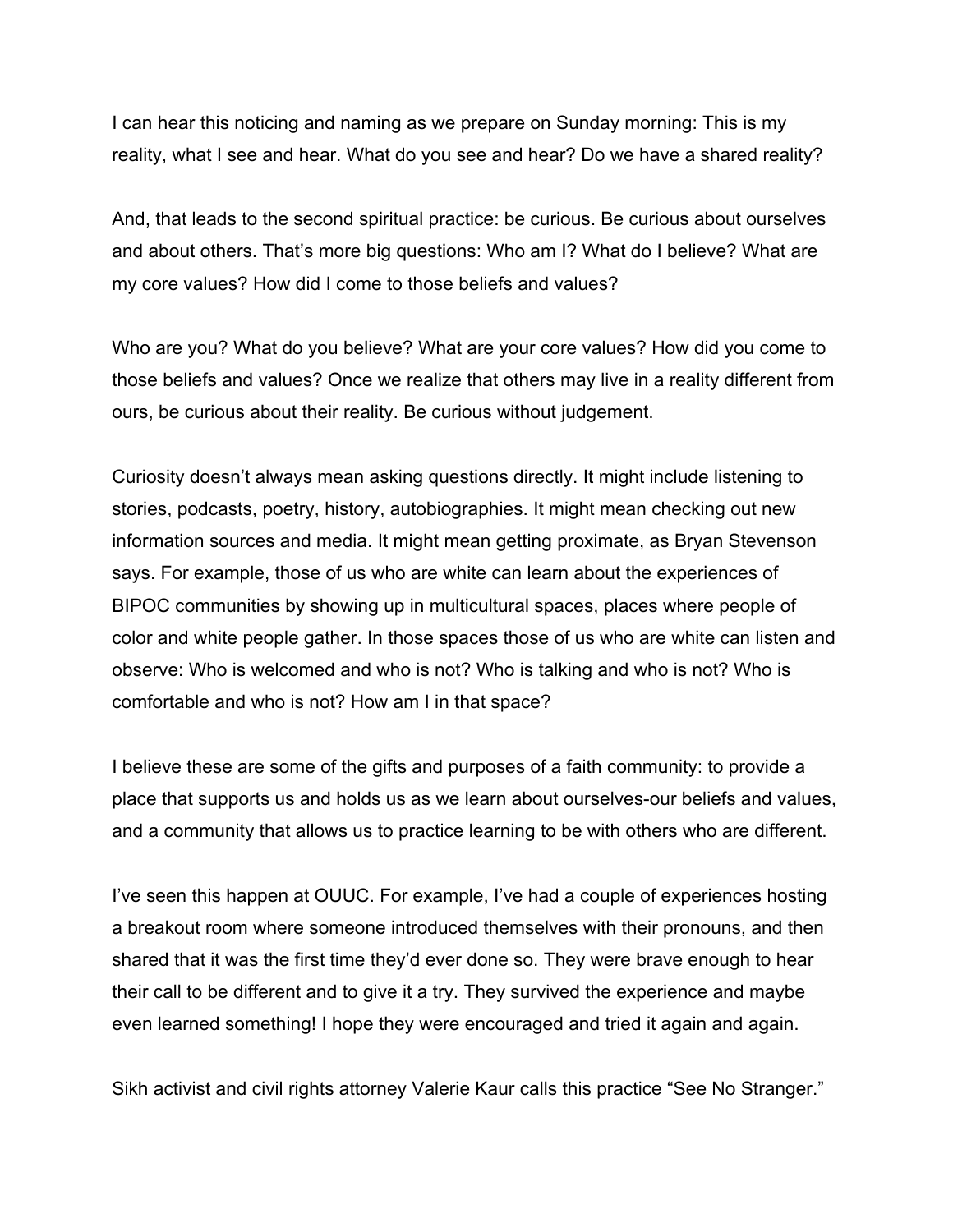Grounded in her faith, she suggests that, when we see or meet someone, especially someone who we perceive as different from us, we can say to ourselves, "You are a part of me I do not yet know." (repeat) This may be a change in attitude and perspective for some of us, a shift from "different is a threat" to "different is an opportunity for learning."

Part of being curious about differences is to notice how we respond to those who we perceive as different. It is uncomfortable and awkward to do something or meet someone new and unfamiliar. That's why we practice. We can notice what and who we feel comfortable with, who unsettles us, troubles us, challenges us? We can ask, what is it about them that unnerves us, or rather what is it about us that they unnerve us?

And that leads to the third spiritual practice: being with discomfort and pain, our own and others. When we listen across differences we will hear pain. I've experienced this when, as a white person, I hear the life experience of those in BIPOC communities. When we are open enough to hear stories of those who are different, we can grieve with them, and in our listening, we can gather information about how to best act with them on their behalf.

Curiosity and being with discomfort is especially important when we listen to those whose beliefs and action oppose our own. What is the wound they are acting out of? Why do they feel the victim? What are they so afraid of?

Please hear that I am not condoning behavior that hurts others. For example, the attempted coup on January 6 was an attack on our democracy and people died. I am speaking about what was underneath the rage and fear. What wound is present in them and in our democracy? This is where it is important for white people to listen to white people. It was predominantly white men and women who participated in the attack on January 6 and who continue to support the destructive themes expressed on that day. We cannot ask people of color to listen to those stories; it is too dangerous and harmful to people of color. Those of us who are white can be safe enough to do that listening. It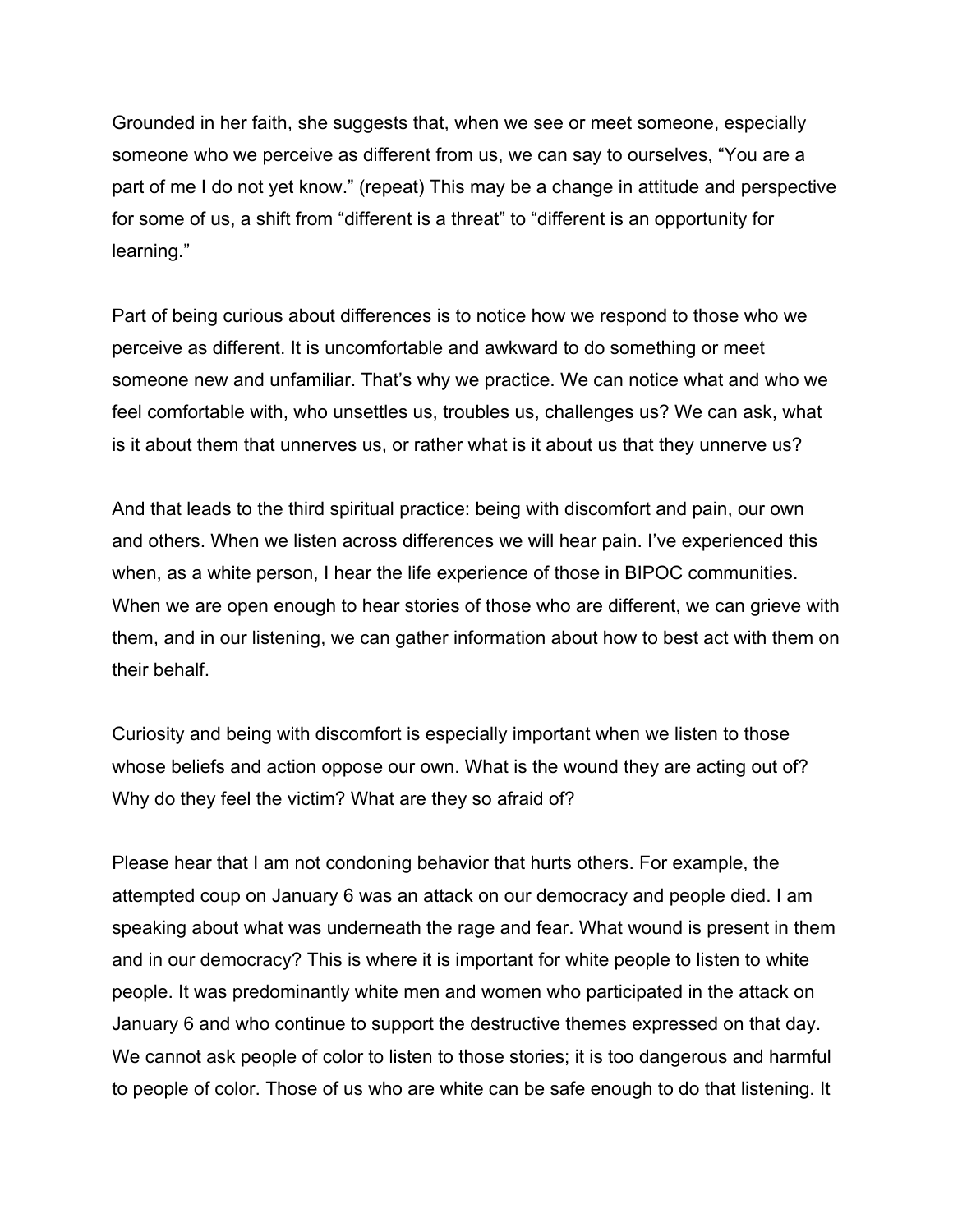may not be easy, but our listening and our anger can help us gather in community to reimagine what can be.

We must also learn how to be with our own discomfort. It is hard to try new things and sometimes we don't get it right. It is uncomfortable to be stretched and challenged. It is hard to witness the pain of others without rushing to fix it or make it go away, or to turn away from it. This is why we practice in community; we can help each other hear and hold the discomfort and pain. We can offer rituals to grieve and hope, we can offer a listening ear for each other, and we answer calls to action to create the world we imagine together.

At the heart of all this is the spiritual practice of love; (OK, that makes four spiritual practices!) I'm not talking about romantic love, but the love that Valerie Kaur calls revolutionary love, the love preached by Jesus and other prophets. Love for others, love for our opponents, love for ourselves. Love that is an intentional choice, the labor of caring for each other and for ourselves, love grounded in relationships across differences.

Over the next 25 years the demographics of this nation will shift so that the number of people of color will be greater than the number of white people for the first time since colonization. Imagine the potential for creativity and innovation; it's amazing. And those of us who are white have some things to learn as we make this shift.

OUUC is not yet a multicultural space and we have some work to do to be ready for that, work within ourselves and within our community. I am encouraged by the good work that has been done and the work we continue to do. I encourage you to find places within the OUUC community where you can learn and practice across differences. The good news is that spiritual practices can be taught, modeled and practiced—awareness, curiosity, being with discomfort, love. Our faith community can be a place where we learn and practice together, doing the inner and outer work to grow.